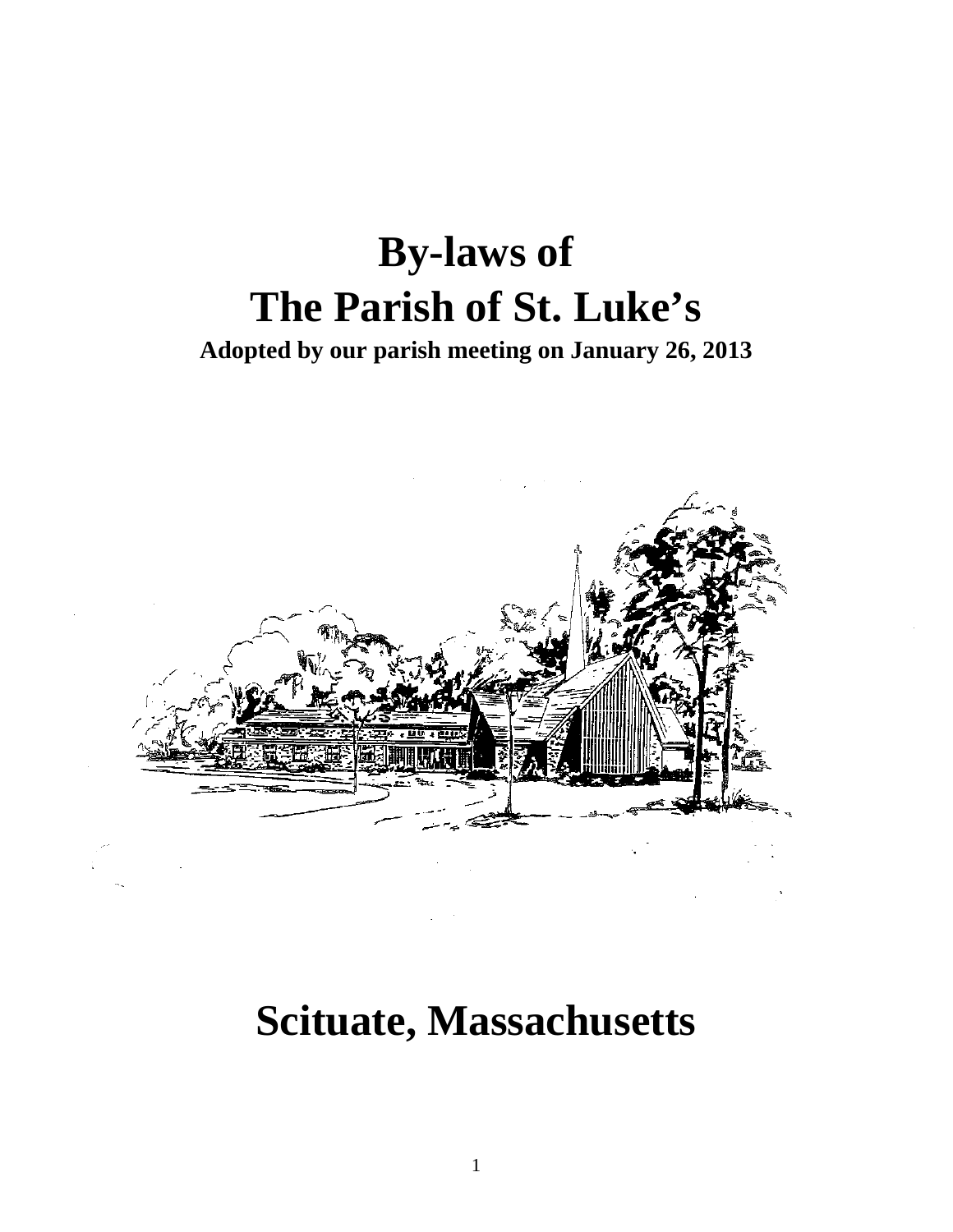### **Table of Contents**

| 1              |      |  |
|----------------|------|--|
| 2              |      |  |
| 3              |      |  |
|                | 3.1  |  |
|                | 3.2  |  |
|                | 3.3  |  |
|                |      |  |
|                | 4.1  |  |
|                | 4.2  |  |
|                | 4.3  |  |
| $5^{\circ}$    |      |  |
|                | 5.1  |  |
|                | 5.2  |  |
| 6              |      |  |
|                | 6.1  |  |
| $\overline{7}$ |      |  |
|                | 7.1  |  |
|                | 7.2  |  |
|                | 7.3  |  |
|                | 7.4  |  |
| 8.             |      |  |
|                | 8.1  |  |
|                | 8.2  |  |
|                | 8.3  |  |
|                | 8.4  |  |
| 9 <sup>°</sup> |      |  |
|                | 9.1  |  |
|                | 9.2  |  |
| 10             |      |  |
|                | 10.1 |  |
|                | 10.2 |  |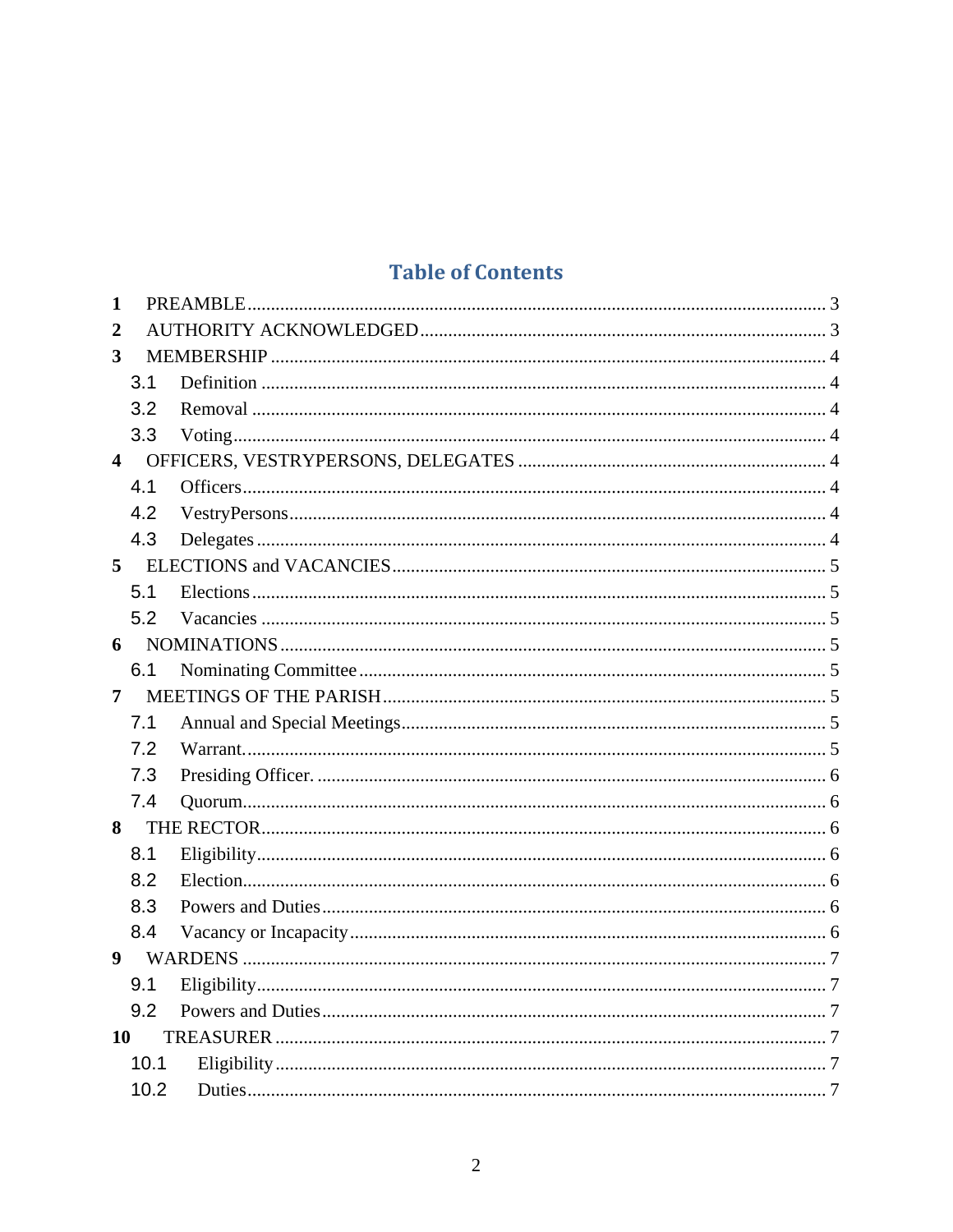| 10.3 |  |
|------|--|
| 10.4 |  |
| 10.5 |  |
| 11   |  |
| 11.1 |  |
| 11.2 |  |
| 12   |  |
| 12.1 |  |
| 12.2 |  |
| 13   |  |
| 13.1 |  |
| 13.2 |  |
| 13.3 |  |
| 13.4 |  |
| 13.5 |  |
| 14   |  |
| 15   |  |
| 16   |  |

### **1 PREAMBLE**

The Protestant Episcopal Church in the United States of America is otherwise known as and hereafter referred to as The Episcopal Church.

The Protestant Episcopal Diocese of Massachusetts is otherwise known as the Episcopal Diocese of Massachusetts, and is hereafter referred to as "the Diocese".

St. Luke's Parish, Scituate, Massachusetts, having associated as a Parish for the purpose of maintaining the worship of Almighty God according to the faith and usages of The Episcopal Church, has adopted the Articles attached hereto as its By-laws.

## **2 AUTHORITY ACKNOWLEDGED**

The Parish accedes to the doctrine, discipline and worship and the Constitution and Canons of The Episcopal Church, and to the Constitution and Canons of the Diocese, and acknowledges their authority.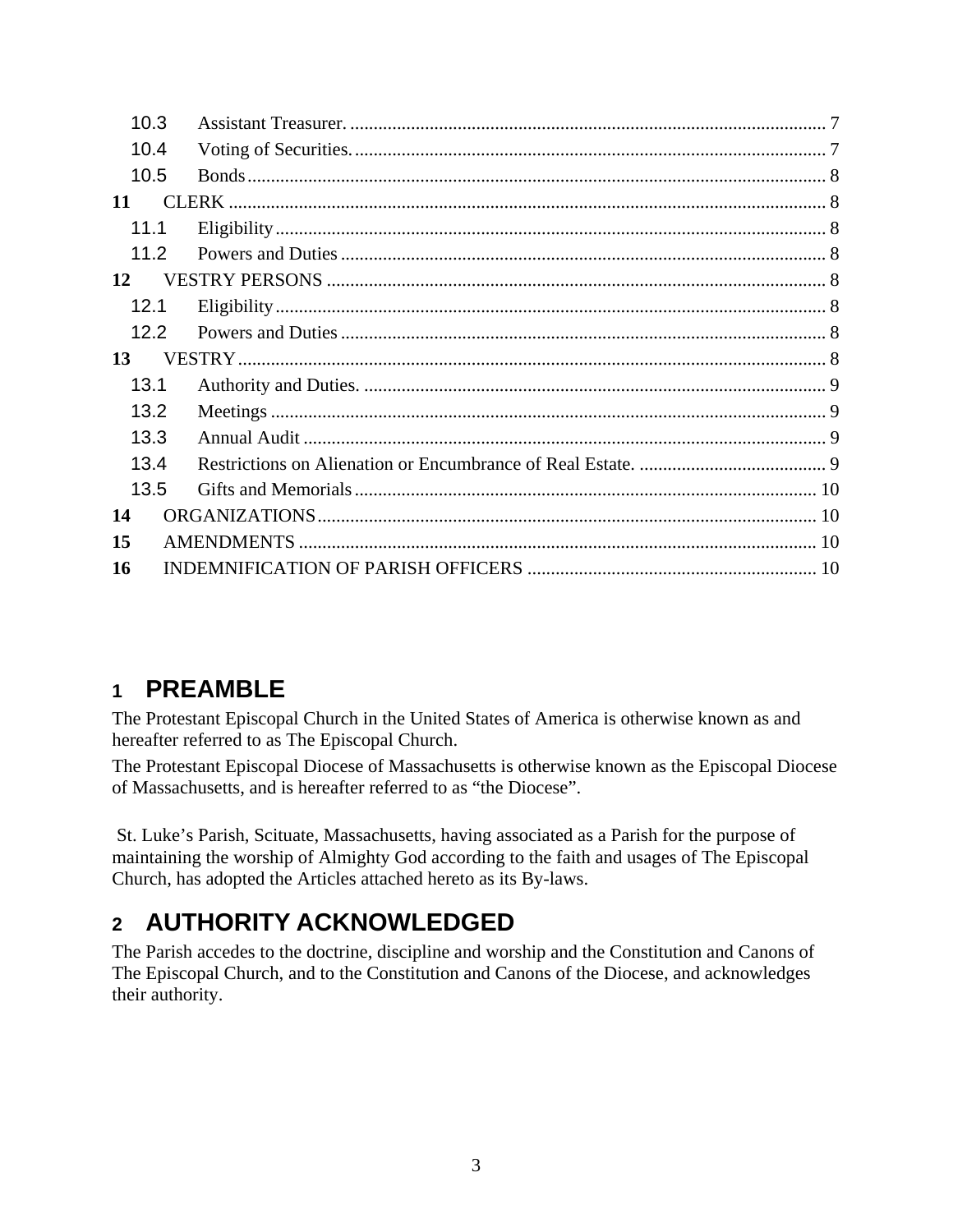### **3 MEMBERSHIP**

### 3.1 *Definition*

Any person shall be considered a member of the Parish who

- o Is baptized,
- o Is sixteen or more years of age,
- o Acknowledges the authority of the By-Lawsof the Parish, and
- o Declares an intention to support the Parish by regular attendance at public worship and by financial support.

#### 3.2 *Removal*

The Vestry may

- 1. give written notice to any member who, for one year, has refrained from regular worship, and from contributing toward the support of the Parish;
- 2. provide an opportunity to be heard; and
- *3.* remove the member's name from the list of members of the Parish.

### 3.3 *Voting*

Members are entitled to vote in Parish affairs.

# **4 OFFICERS, VESTRYPERSONS, DELEGATES**

### 4.1 *Officers*

The officers of the Parish are Two Wardens;

a Treasurer an Assistant Treasurer (if desired) a Clerk.

### 4.2 *VestryPersons*

There shall be nine additional vestrypersons. The Vestry may also appoint up to two youth members (sixteen year or older) to serve for a one-year term. Two or more members of the same household or family shall not serve concurrently on the vestry.

#### 4.3 *Delegates*

The Parish shall have such Delegates to the Diocesan Convention and to the Deanery Assembly as it may be entitled to under the relevant canons and rules. Delegates may be members of the Vestry.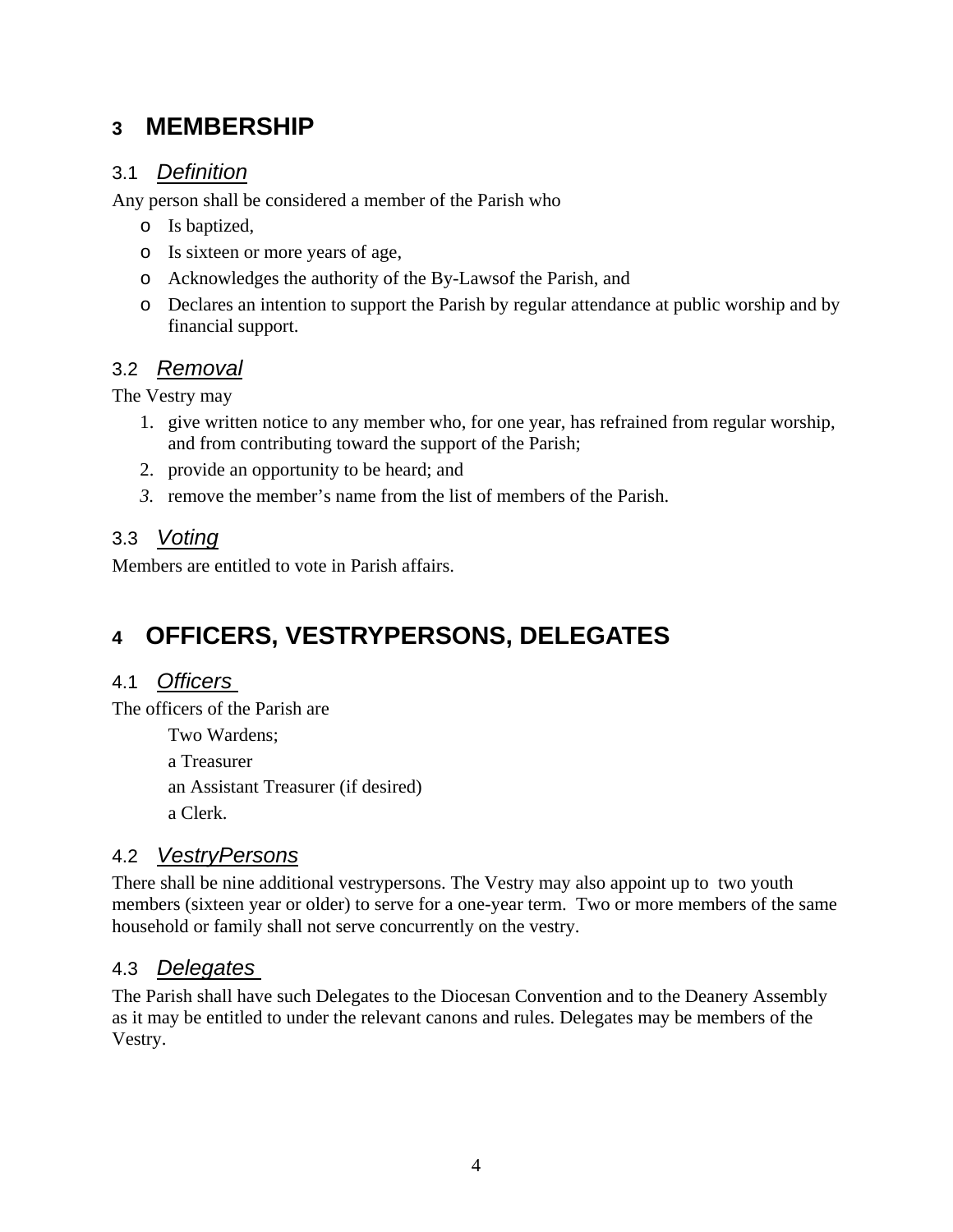# **5 ELECTIONS and VACANCIES**

### 5.1 *Elections*

The Officers shall be elected at each Annual Meeting of the Parish. Wardens, Treasurer, Clerk and Delegates shall hold office until the next Annual Meeting following their election. Vestrypersons shall hold office until the third Annual Meeting following their election. All shall hold office until their successors are elected and qualify.

At the Meeting at which this Article takes effect, 1/3 of the Vestrypersons shall be elected to hold office until the next Annual Meeting, a second third in the second year, and, in the third year, the final third.

### 5.2 *Vacancies*

Vacancies may be filled at any meeting of the Parish. Unless so filled, the Vestry may fill them until the next Annual Meeting of the Parish. In the absence or incapacity of either Warden, or of a vacancy in the office, the powers and duties of the Wardens shall devolve upon the remaining Warden.

### **6 NOMINATIONS**

### 6.1 *Nominating Committee*

There shall be a Nominating Committee consisting of the Rector, the Wardens and three members of the Parish appointed by the Vestry. Members of the Nominating Committee shall serve one-year terms. Any appointed member whose third successive term has expired shall be ineligible to serve for one year. The Nominating Committee shall present at each Annual Meeting one or more candidates recommended for each position to be filled by vote at such meeting. The list of nominees so designated shall be posted with the notice of the Annual Meeting. Nominations for any office to be filled at an Annual Meeting may also be made at such meeting by any member of the Parish authorized to vote.

### **7 MEETINGS OF THE PARISH**

### 7.1 *Annual and Special Meetings*

The Annual Meeting shall be held in January or February at such date, hour and place as the Vestry shall determine.

Special meetings may be called at any time by the Wardens or Vestry. Special meetings shall be called by the Wardens whenever so requested in writing by the Rector or by five members of the Parish.

### 7.2 *Warrant.*

All meetings of the Parish shall be announced by posting an attested copy of the Warrant calling the meeting at a public entrance of the church or place of worship occupied by the Parish. The Warrant shall be posted at least fourteen days before the date fixed for an Annual Meeting and at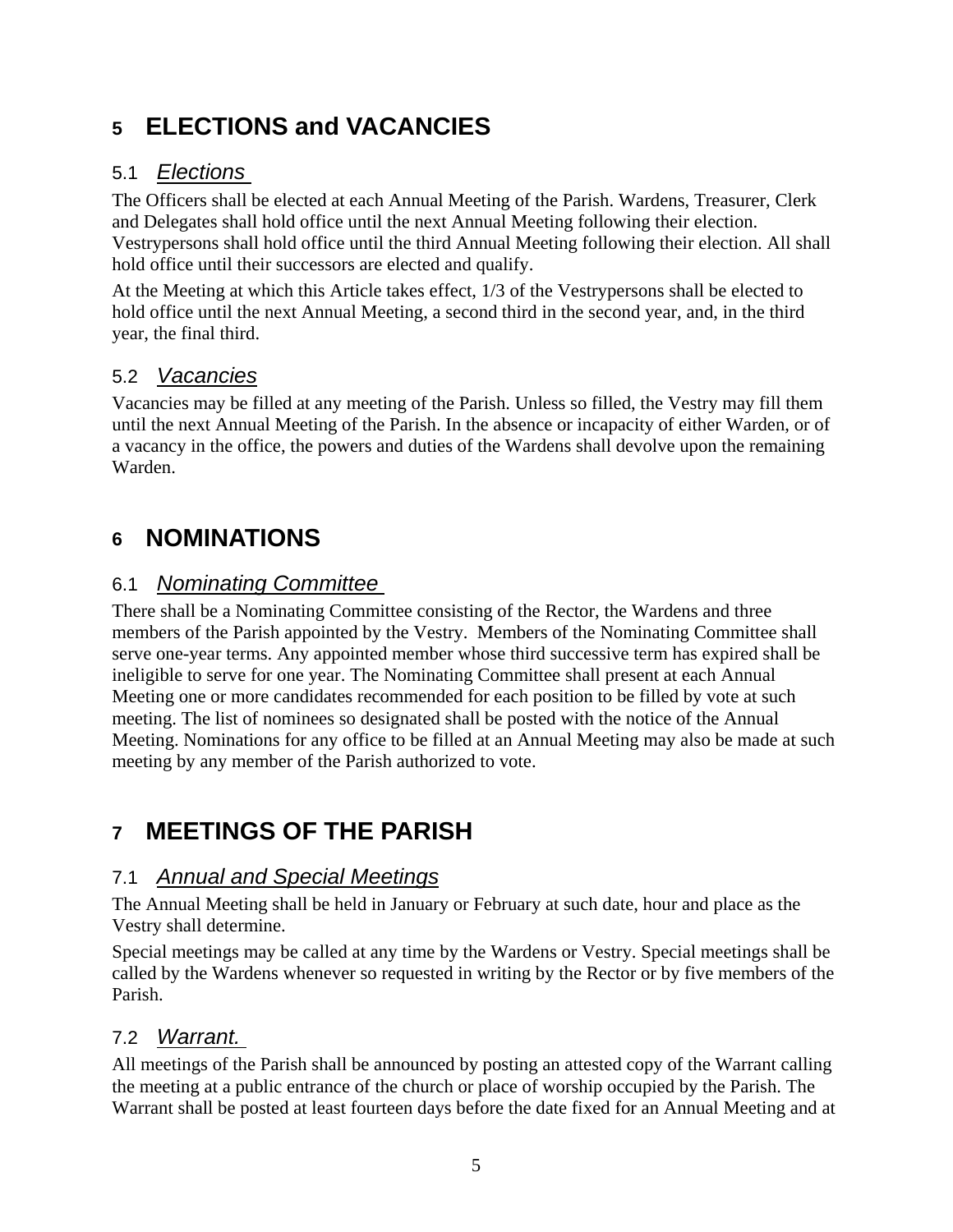least seven days before a special meeting. No action shall be taken at any meeting of the Parish other than that set forth in the Warrant for such meeting.

### 7.3 *Presiding Officer.*

The Rector, or in the Rector's absence, one of the Wardens, shall preside; in the absence of all three, a moderator shall be chosen by the meeting.

### 7.4 *Quorum*

Members of the parish, numbering at least 20% of the average Sunday attendance as reported in the previous year's Parochial Report, and, in any event, not less than twice the number of persons who are members of the vestry, present at an Annual or Special Parish Meeting shall constitute a quorum, and a majority vote of those present determine any matter presented except as provided in Article 15 respecting the amendment of thisBy-Laws.

### **8 THE RECTOR**

### 8.1 *Eligibility*

To be eligible for the office of Rector, a person must be a qualified ordained minister of The Episcopal Church who has been certified by the Bishop to be in good standing.

### 8.2 *Election*

An election shall not take place until after all the steps required in Section 1 of Diocesan Canon 15 have been taken. The Parish shall elect the Rector at a meeting duly called for that purpose by the Vestry. **OR** A Parish meeting may authorize the Vestry to elect the Rector.

### 8.3 *Powers and Duties*

The Rector shall have jurisdiction over the spiritual affairs of the Parish and shall supervise and direct the Parish staff. The Rector may hire and fire Parish staff in consultation with a three person Personnel Committee appointed by the Vestry. For the purposes of the office, its functions and duties, the Rector is entitled to the use and control of the Church and Parish buildings, equipment, and furniture, and to access all records and registers maintained by the parish.

### 8.4 *Vacancy or Incapacity*

If the office of Rector becomes vacant or the Rector is incapacitated, the Vestry shall consult with the Bishop and appoint an Interim. In case of a vacancy, the Interim shall serve until such time as a new Rector is elected as provided under this Article; in the case of incapacity, the Interim shall serve until the Rector can resume duty.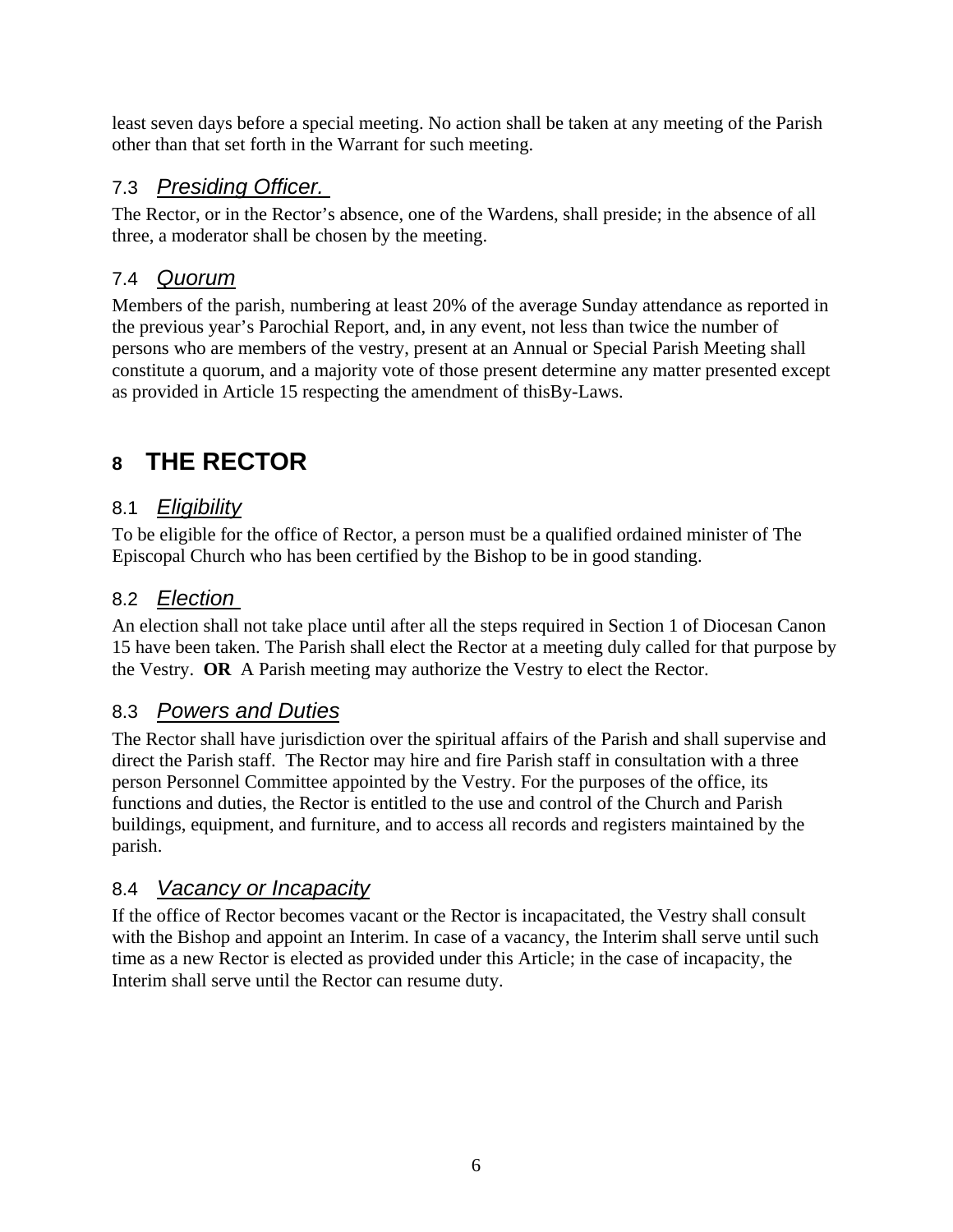### **9 WARDENS**

### 9.1 *Eligibility*

Wardens shall be members of the Parish, confirmed communicants of The Episcopal Church, of eighteen or more years of age. The term of a Warden shall be one year. A Warden may not serve more than 6 consecutive full terms. Any Warden whose sixth successive one year term expires at any Annual Meeting shall be ineligible, until the next succeeding Annual Meeting, for reelection to the same office.

### 9.2 *Powers and Duties*

It shall be the duty of the Wardens, to provide for the temporary performance of the Rector's duties, when the Parish has no Rector, or in the Rector's absence.

### **10 TREASURER**

### 10.1 *Eligibility*

The Treasurer shall be a member of the Parish, and of eighteen or more years of age. The term of the Treasurer shall be one year. Any treasurer or assistant treasurer whose sixth successive one year term expires at any Annual Meeting shall be ineligible, until the next succeeding Annual Meeting, for re-election to the same office.

### 10.2 *Duties*

It shall be the duty of the Treasurer

to receive and disburse all monies collected under the authority of the Vestry,

to keep a true record of receipts and disbursements,

to present a full statement of these and of the financial condition of the Parish at Annual Meetings and at other times required by the Vestry, and

to maintain the records of all trusts and permanent funds belonging to the Parish, listing the source and date of such trusts and funds, the terms governing the use of principal and income, to whom and how often accounts are to be made and how the trusts and funds are invested.

### 10.3 *Assistant Treasurer.*

The Vestry may appoint [or the Parish may elect] an Assistant Treasurer whose term shall be coterminous with that of the Treasurer, who may have a seat and voice on the Vestry and whose duties shall be such as may be assigned by the Vestry or the Treasurer.

### 10.4 *Voting of Securities.*

Except as the Vestry may otherwise designate, the Treasurer may act or appoint any member of the Vestry (with or without power of substitution) to act as proxy or attorney in fact for the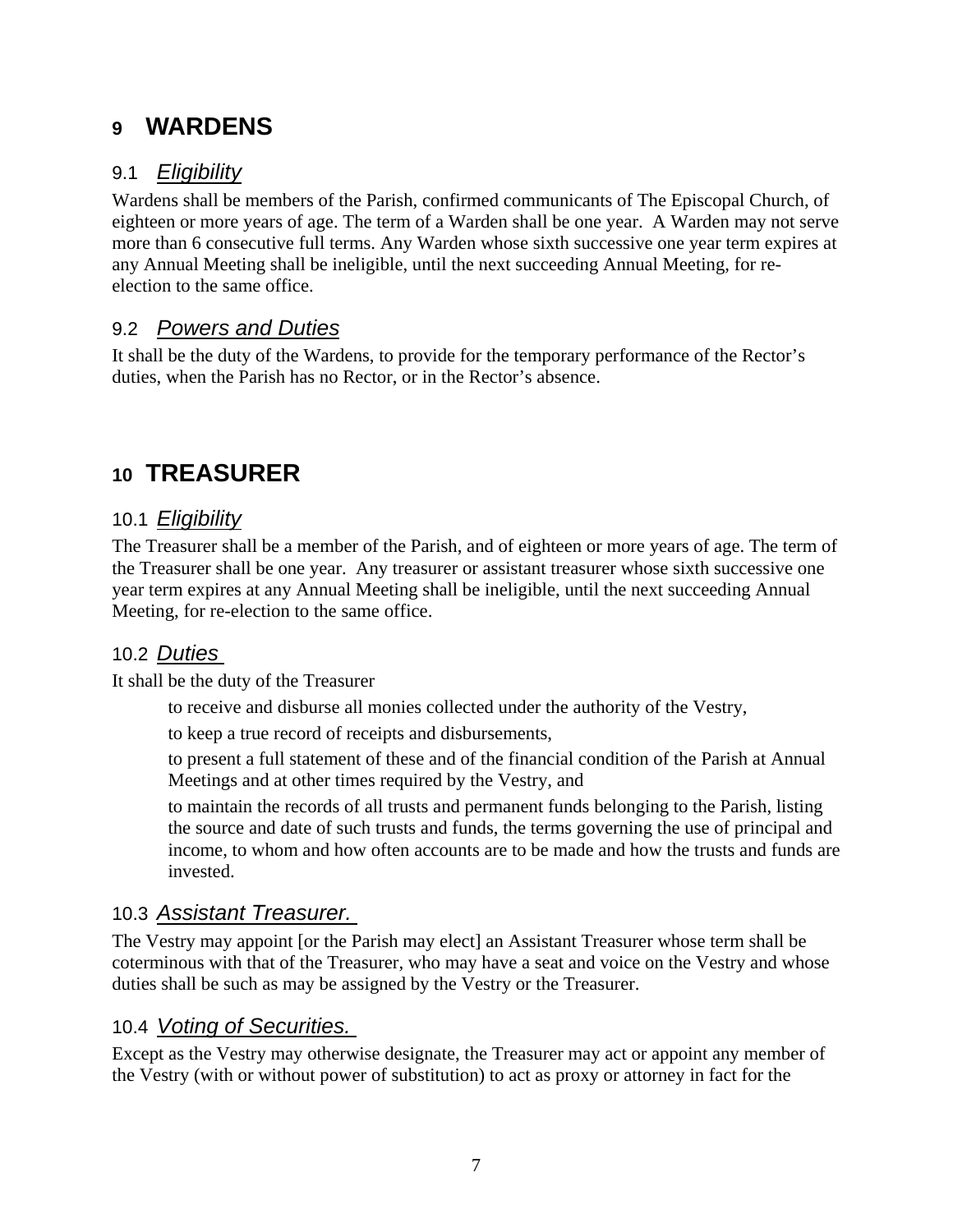Parish at any meeting of stockholders of any corporation, the securities of which may be held by the Parish.

### 10.5 *Bonds*

The Treasurer and other custodians of funds as designated by the Vestry shall be bonded under a blanket bond maintained by the Diocese for that purpose. If such blanket bond is at any time not available, the Parish shall procure adequate bonds and each bond shall be placed in the custody of some officer other than the person who is bonded.

### **11 CLERK**

### 11.1 *Eligibility*

The Clerk shall be a member of the Parish, and of eighteen or more years of age. The term of the Clerk shall be one year. Any Clerk whose sixth successive one year term expires at any Annual Meeting shall be ineligible, until the next succeeding Annual Meeting, for re-election to the same office.

### 11.2 *Powers and Duties*

It shall be the duty of the Clerk

to keep the records of the Parish and of the Vestry, and

to keep a list of the members entitled to vote in its affairs.

The Clerk shall make available the names of persons on the list of members for any member to inspect as long as the purpose of the inspection is related to the general affairs of the Parish.

## **12 VESTRY PERSONS**

### 12.1 *Eligibility*

A Vestryperson shall be a member of the Parish. The term of a Vestryperson shall be three years. Any Vestryperson whose second term expires at any Annual Meeting shall be ineligible for re-election to the same office, until the next succeeding Annual Meeting.

### 12.2 *Powers and Duties*

Vestrypersons shall have seat, voice, and vote at any meeting. Each shall have such duties as may, from time to time, be assigned by the vestry.

### **13 VESTRY**

The officers, together with the Rector, and the Vestrypersons shall constitute the Vestry of the Parish.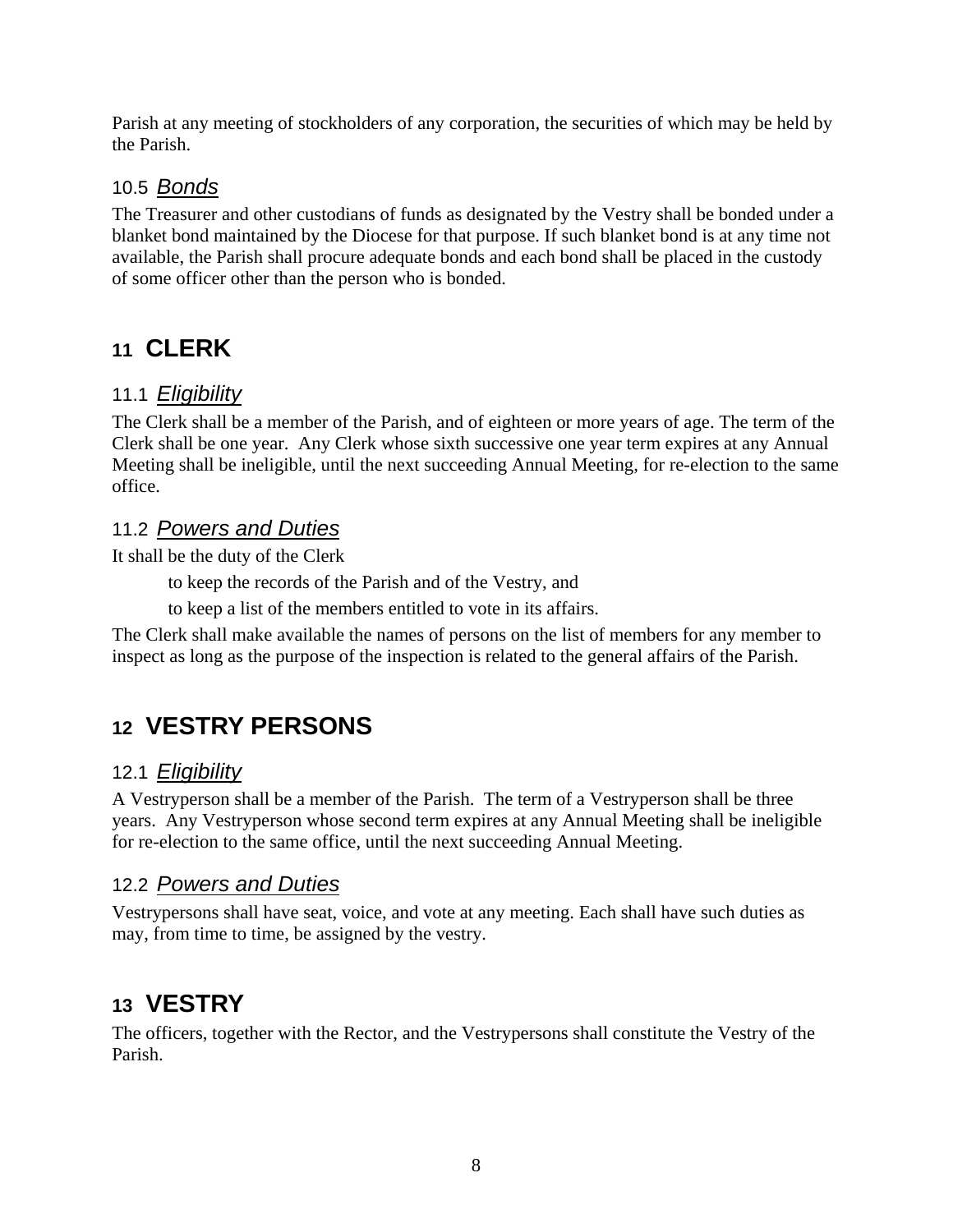#### 13.1 *Authority and Duties.*

The Vestry shall exercise all its powers in accordance with the usage and discipline of The Episcopal Church, in compliance with the statutes of the Commonwealth and the provisions of this By-Laws. It shall be the duty of the Vestry

to manage the prudential affairs and to care for the property of the Parish;

to provide for the furniture, books, vestments, and all things necessary for the celebration of public worship;

to see that all buildings and personal property belonging to the Parish are adequately insured;

to supervise the investment of funds of the Parish;

to authorize and direct such purchases and sales as the Vestry may from time to time deem wise, and any and all transfers, assignments, contracts, deeds, leases, bonds, notes, checks and other instruments which may be necessary or proper in this connection; and

to supervise and direct the officers in the discharge of their duties.

The Officers and Vestrypersons, in consultation with the Rector, shall authorize staff positions and the terms of employment.

The handling of all or any of the investments may be delegated by the Vestry to the Wardens or Treasurer. This includes their purchase, custody, sale and transfer. The Vestry may delegate to the Wardens and/or Treasurer generally or in particular cases the authority to execute contracts, deeds, leases, bonds, notes, checks and other instruments which may be necessary or proper.

The Vestry may appoint or authorize the appointment of any committee that it deems desirable. All such committees shall be accountable to the Vestry.

The Vestry shall follow the good practices set forth in the Manual of Business Methods, in so far as practicable.

### 13.2 *Meetings*

Meetings of the Vestry may be called by the Rector or either Warden or any two members of the Vestry. The Vestry may schedule regular meetings and determine the manner of notifying its members. The Rector, or such other member of the Vestry designated by the Rector, shall preside. A majority of the members shall constitute a quorum and a majority vote of those present shall determine any matter presented. The records of the Vestry shall be open to the members of the Parish at its meetings.

### 13.3 *Annual Audit*

The Vestry shall cause to be made an annual audit of the accounts of the Treasurer and other custodians of funds of the Parish. The audit shall be made by a certified or independent public accountant or by any alternative permitted by the Office of the Treasurer of the Diocese. The Vestry shall appoint such auditor at least thirty days before the end of the year.

### 13.4 *Restrictions on Alienation or Encumbrance of Real Estate.*

No consecrated church or chapel, nor any church or chapel which has been used solely for divine service, nor any property which is being used as a Parish house or rectory, nor any land incidental to or regularly used in connection with any of the foregoing, shall be alienated or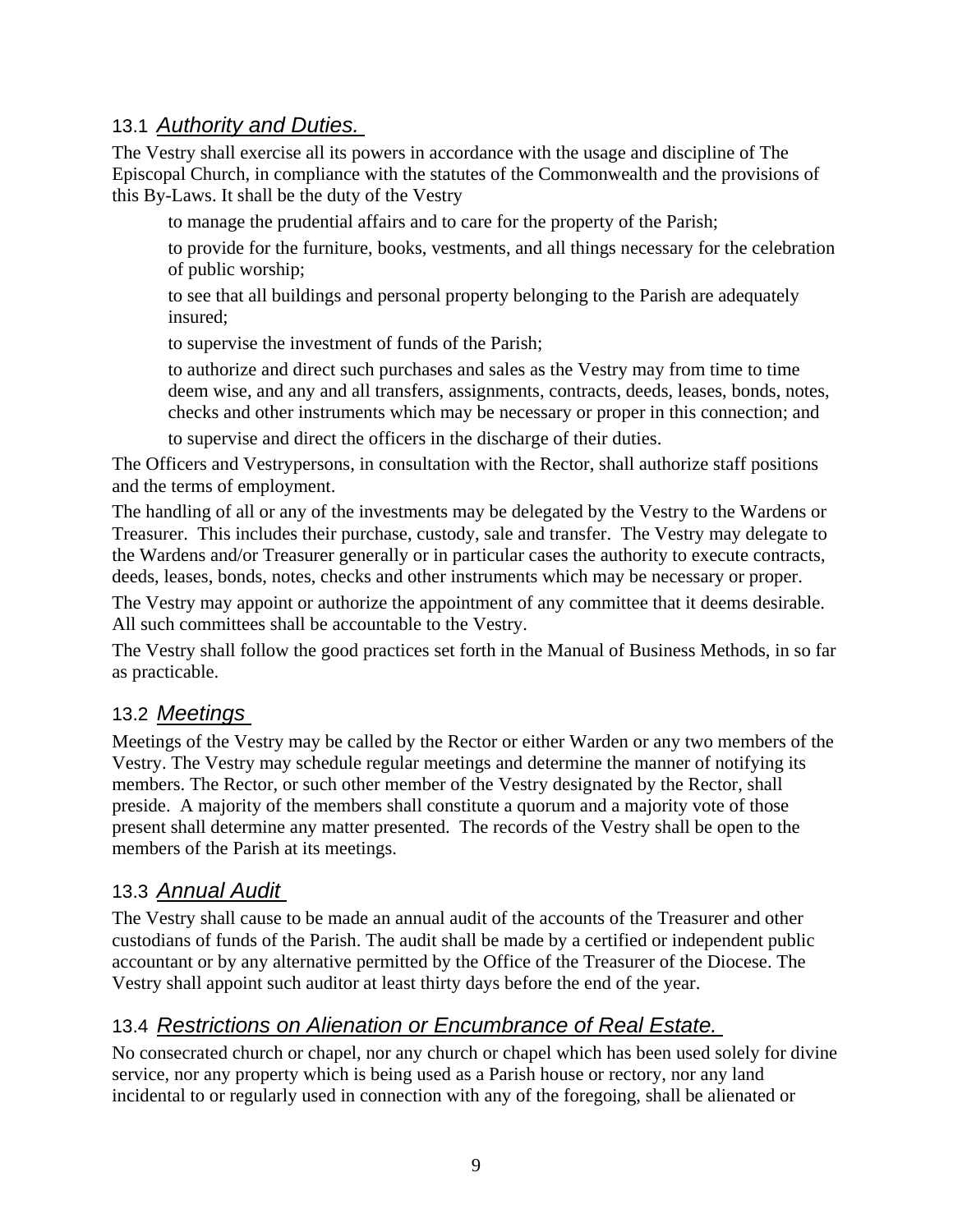encumbered without the previous written consent of the Bishop, acting with the advice and consent of the Standing Committee.

### 13.5 *Gifts and Memorials*

No object intended as a permanent addition to the Church or Parish property, or to be used therein during public worship, shall be accepted as a gift or memorial without the approval of the Rector and the Officers. All objects so accepted may be removed when deemed necessary by the Vestry. The names of donors of such gifts and memorials, any terms and conditions, and the dates of acceptance shall be recorded in the permanent records of the Parish.

# **14 ORGANIZATIONS**

All formal organizations connected with the Parish shall be responsible to the Rector. Each Organization shall have a Charter declaring its purposes, defining its members, and describing its scope of action. Each organization shall present at the Annual Meeting of the Parish a report containing a summary of its activities and finances and a list of its officers. Any organization which has not met for three years, or whose members so declare, shall be defunct. The funds of any defunct organization shall be turned over to the Treasurer of the Parish to be used as the Vestry may direct.

### **15 AMENDMENTS**

This By-Lawsmay be amended in the following manner:

- 1. The proposed change shall be approved by vote of two thirds of the members of the Parish present at a Parish meeting;
- 2. The proposed change shall be submitted to the Bishop and Standing Committee.
- 3. If they approve the change without substantial revision, then the change as so approved shall become immediately effective upon receipt by the Parish; or
- 4. If they approve subject to a substantial revision affecting the intent or meaning of the proposed change, then the matter shall be resubmitted to Parish meeting and shall become immediately effective upon approval by vote of two thirds of the Members of the Parish present.

# **16 INDEMNIFICATION OF PARISH OFFICERS**

The Parish shall, to the extent legally permissible, indemnify each person who may serve or who has served at any time as a Warden, Treasurer, Clerk, the Rector in his or her capacity as a member of the Vestry, or other officer of the Parish (collectively "Indemnified Officers"), against all expenses and liabilities, including, without limitation, counsel fees, judgments, fines, excise taxes, penalties and settlement payments, reasonably incurred by or imposed upon such person in connection with any threatened, pending or completed action, suit or proceeding, whether civil, criminal, administrative or investigative (a "proceeding"), in which he or she may become involved by reason of his or her serving or having served in such capacity (other than a proceeding voluntarily initiated by such person unless he or she is successful on the merits and the proceeding was authorized by a majority of the Vestry). However, no indemnification shall be provided for any such person with respect to any matter in which he or she is adjudicated not